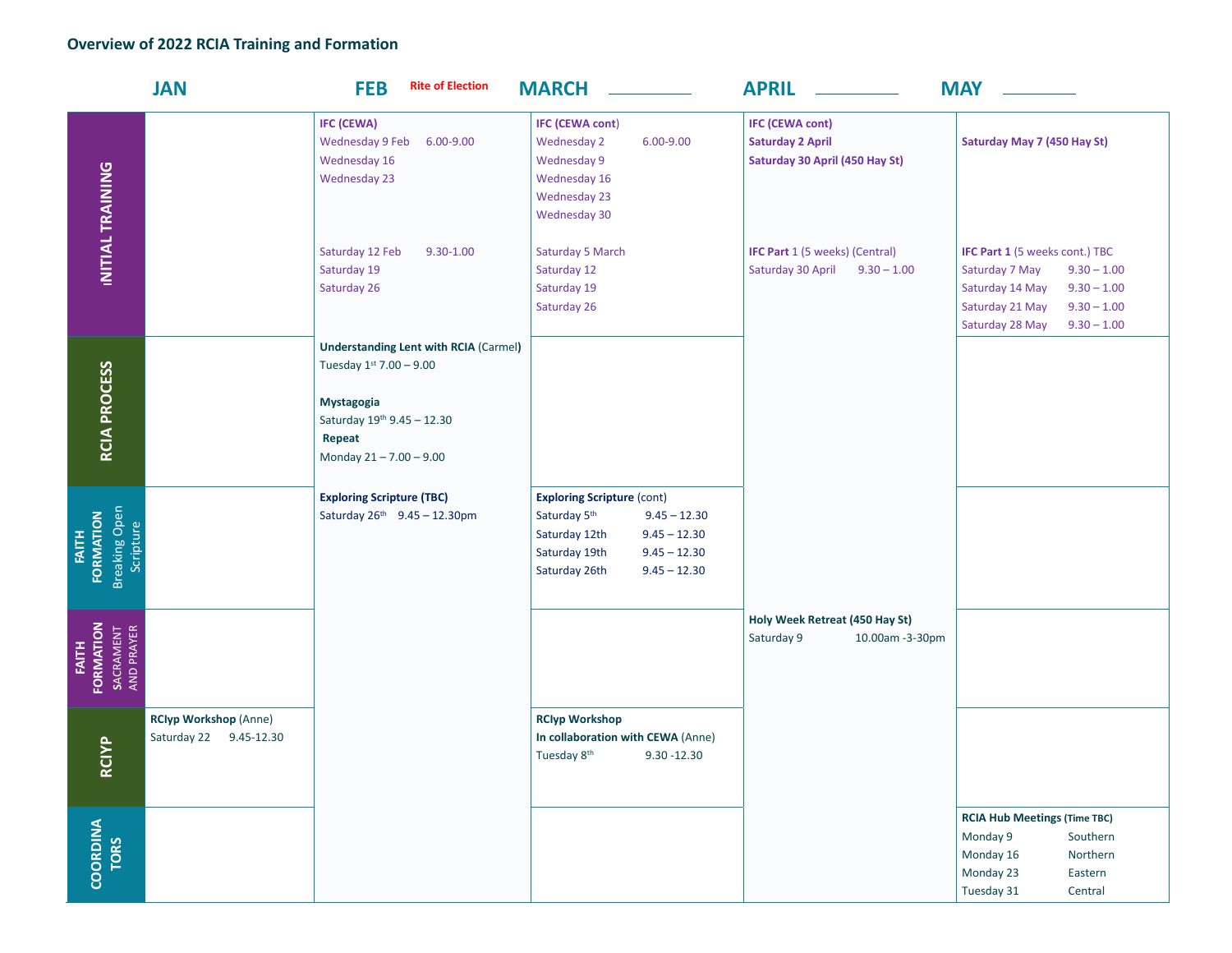|                                                       | <b>JUNE</b>                                                                                     | <b>JULY</b>                                                                                                                       | <b>AUGUST</b>                                                                                                             | <b>SEPT</b> ________ | <b>OCT</b>                                                                                                                               |
|-------------------------------------------------------|-------------------------------------------------------------------------------------------------|-----------------------------------------------------------------------------------------------------------------------------------|---------------------------------------------------------------------------------------------------------------------------|----------------------|------------------------------------------------------------------------------------------------------------------------------------------|
| INITIAL<br>TRAINING                                   |                                                                                                 | <b>IFC Part 2 (5 weeks) (Eastern Region)</b><br>Saturday 23<br>$9.30 - 1.00$<br>Saturday 30                                       | IFC Part 1 (5 weeks cont.)<br>Saturday 6<br>$9.30 - 1.00$<br>Saturday 13<br>$9.30 - 1.00$<br>Saturday 20<br>$9.30 - 1.00$ |                      | Moral Issues (Bioethics Centre Fr Joe<br>Parkinson)<br>Tuesday 11<br>7.00-8.30<br>Tuesday 18<br>$7.00 - 8.30$<br>Tuesday 25<br>7.00-8.30 |
| RCIA<br>PROCESS                                       | <b>Creating an RCIA Parish</b><br>Saturday 18 9.45 - 12.30<br>Repeat<br>Tuesday 21<br>7.00-9.00 | The Role of the Sponsor<br>Saturday 2 <sup>nd</sup> July<br>$9.45 - 12.30$<br>Repeat<br>Tuesday 5 <sup>th</sup> July<br>7.00-9.00 |                                                                                                                           |                      |                                                                                                                                          |
| FORMATION<br><b>Breaking</b><br><b>FAITH</b>          |                                                                                                 |                                                                                                                                   |                                                                                                                           |                      |                                                                                                                                          |
| FORMATION<br>SACRAMENTS<br>AND PRAYER<br><b>FAITH</b> |                                                                                                 |                                                                                                                                   |                                                                                                                           |                      |                                                                                                                                          |
| RCIYP                                                 |                                                                                                 |                                                                                                                                   |                                                                                                                           |                      |                                                                                                                                          |
| COORDIN<br>ATORS                                      |                                                                                                 |                                                                                                                                   |                                                                                                                           |                      |                                                                                                                                          |